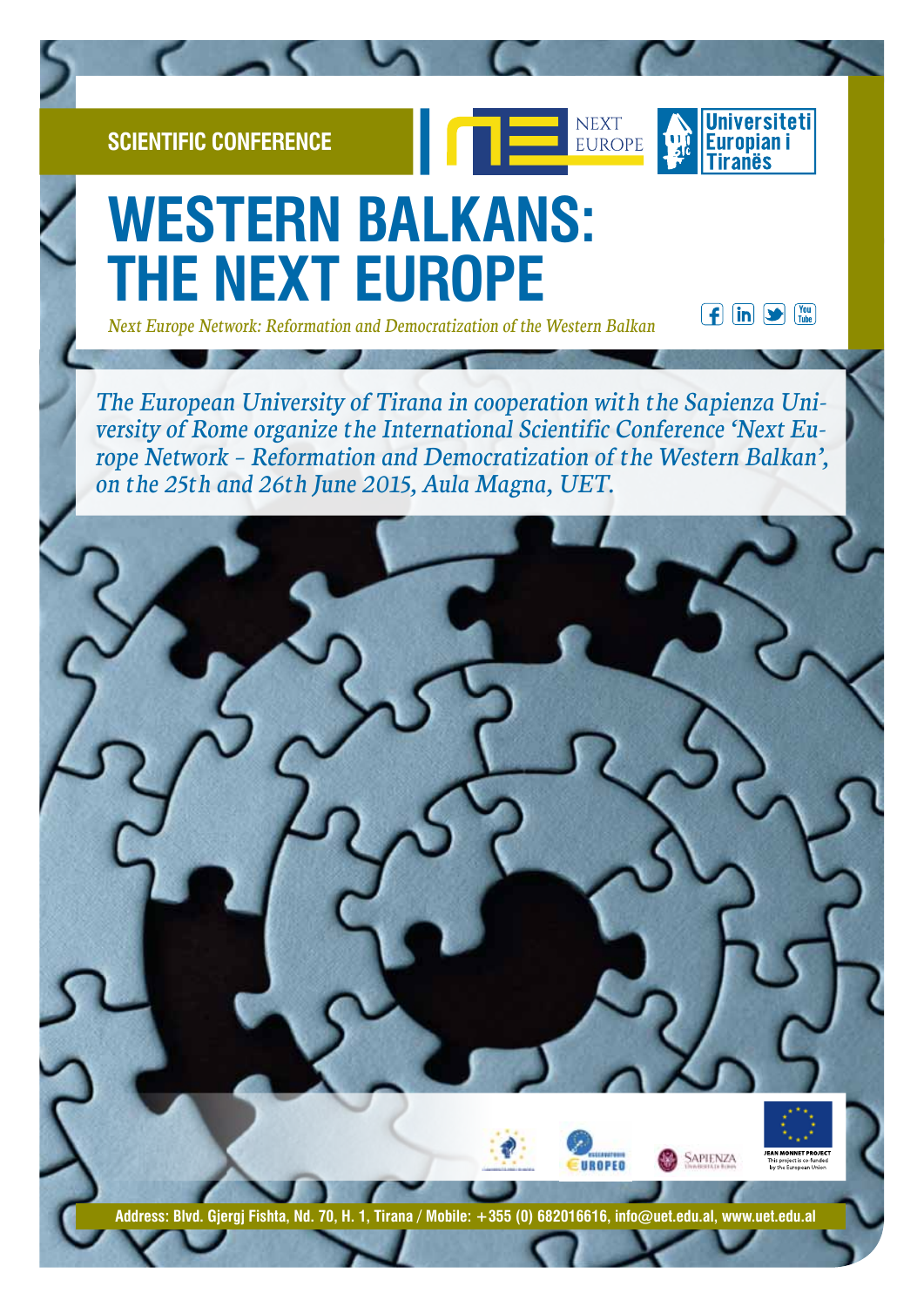





## **Content**

Introducing the Network 'Next Europe' - 3

Jean Monnet Conference: The Albanian path towards Europe and the role of civil society - 4

Aim and objectives of the conference - 5

Next Europe **Network** Partners - 6

Programme - 7

Short BIO - 9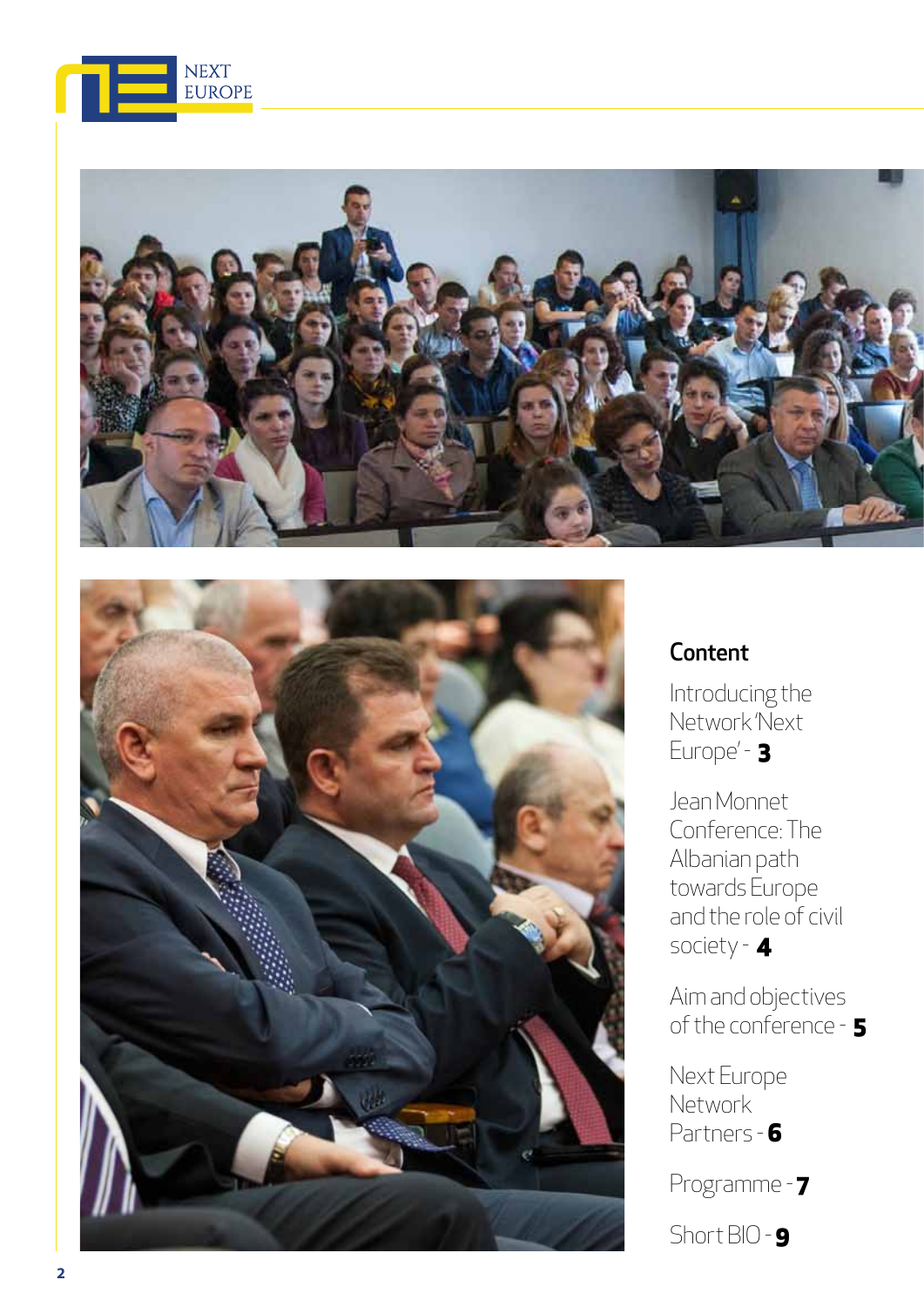

# **Introducing the Network 'Next Europe'**

The idea to establish the Network 'Next Europe' comes as an initiative of the European University of Tirana and draws from the need to reconceptualise the Western Balkan countries as the future Europe. The Western Balkan countries still face major challenges due to past legacies of ethnic and civil conflicts, poorly developed economic systems and most currently due to the initial signs of Islamic fundamentalism. Albania, BiH, Serbia, Montenegro, Kosovo and Macedonia are yet to become members of the European Union. Some of the Western Balkan countries are progressing towards the European accession and have been granted the status of candidate country to join EU, whereas others are falling behind considering their particular contexts and historical legacies. In addition, the Western Balkan countries demonstrate similar patterns in terms of democratization, reformation, governance and economic model. The Berlin process and the European Union have emphasised the regional integration and cooperation approach for the Western Balkan countries with an attempt to bring them as a group closer to the European Union.

The aim of the Network 'Next Europe' is to address the challenges of democratization, socio-economic development and institutional progress of the Western Balkan countries with a particular focus on the indicators for modernization and Europeanization in terms of political, economic and social processes. The European University of Tirana initiates the Network, which aims to establish a cooperation network between leading universities in the Western Balkans and research centres in Europe with research expertise and interest on the region.

The Network 'Next Europe' seeks to launch as its first and major outcome an Index of Reformation for the Western Balkan. Secondly, the Network aims at developing joint initiatives with the partners such as projects, exchange programmes, conferences and trainings linked to common research interests, higher education sector and contemporary developments in the region. The Network 'Next Europe' will hold an international scientific conference each year followed by the publication of the Index of Reformation for the Western Balkan.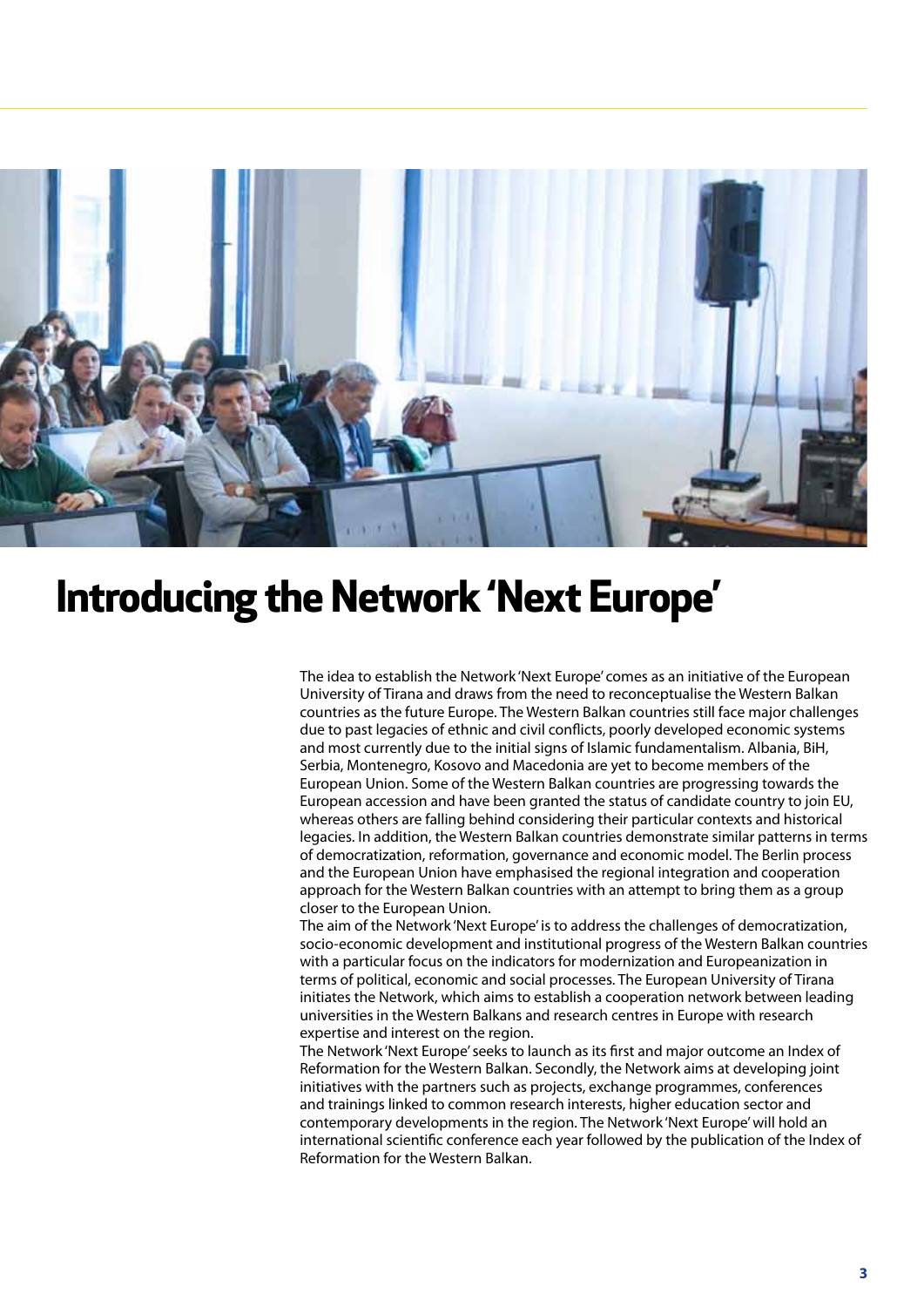

## **Jean Monnet Conference: The Albanian path towards Europe and the role of civil society**

The Jean Monnet Chair at the European University of Tirana and the Jean Monnet at the Sapienza University of Rome jointly organise the conference with a particular focus on the path of Western Balkan countries, such as Albania, towards European accession and the role of civil society.

The Jean Monnet at Sapienza University of Rome establishes the EU OBSERVER with the aim to connect worlds to promote European Education between universities, schools and civil society organizations. This observer has started up processes to open the University system and welcome the outside world, especially youth and schools, to promote pathways of European Citizenship Education for all.

The Jean Monnet Chair at the European University of Tirana seeks to develop theoretical and practical knowledge and expertise on EU and regional development amongst students, academics, civil society and local government in order to enhance the Albanian capacities to benefit from EU structural funds in lieu of the EU accession.

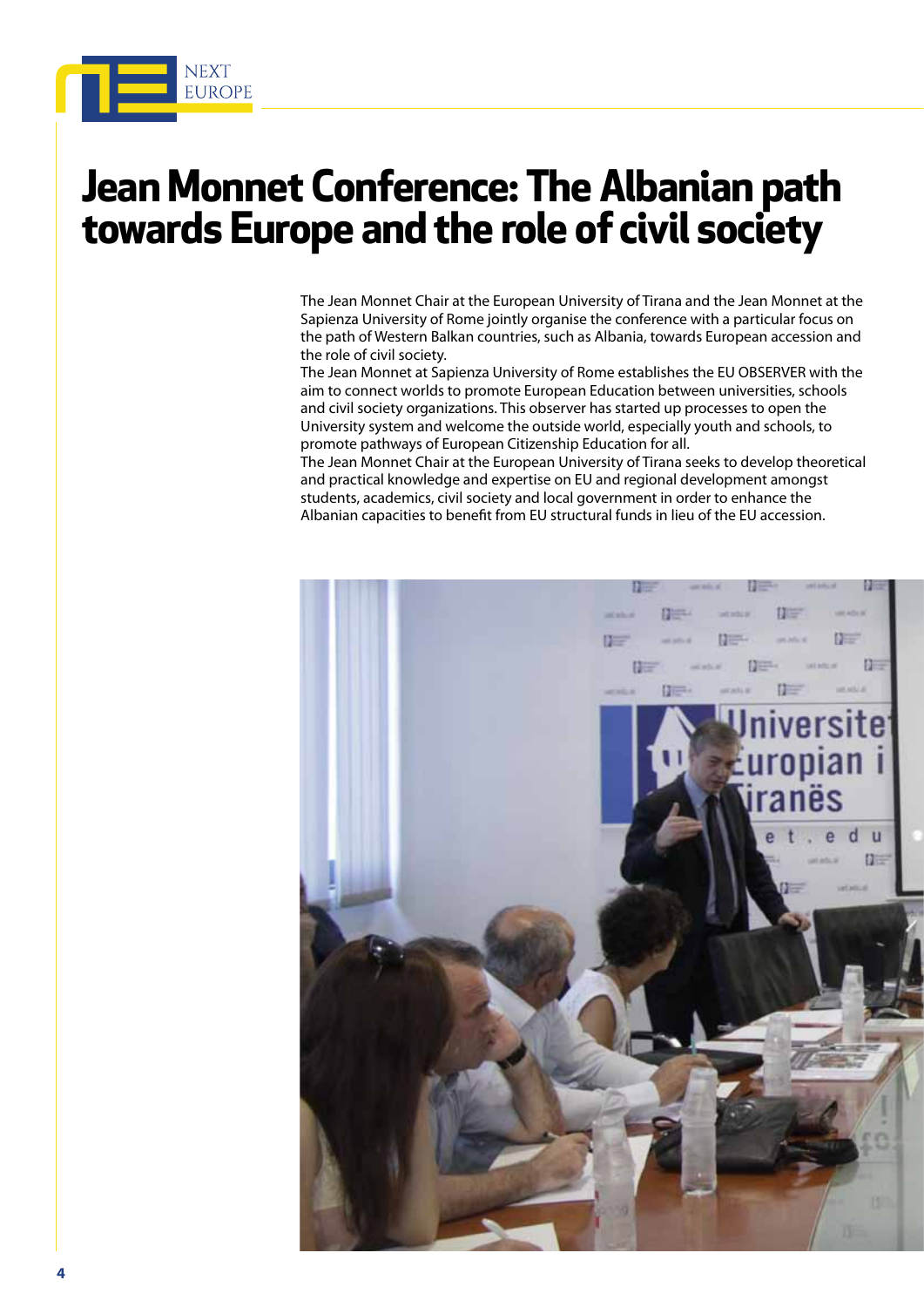# **Aim and objectives of the conference**

The aim of the conference is two-folded: first, to establish the Next Europe Network on democratization and reformation of the Western Balkans and secondly, to bring together scholars and practitioners to discuss on the role of civil society organisations in the democratization process considering the path of Western Balkan countries towards European Union.

#### Objectives:

- • to bring together all partner institutions that have confirmed their interest to cooperate for the Next Europe Network;
- to develop an action plan for future common activities and projects: research, exchange, etc.;
- to present and discuss articles on the democratization and reformation of the Western Balkans and the role of civil society on their path towards European Union.

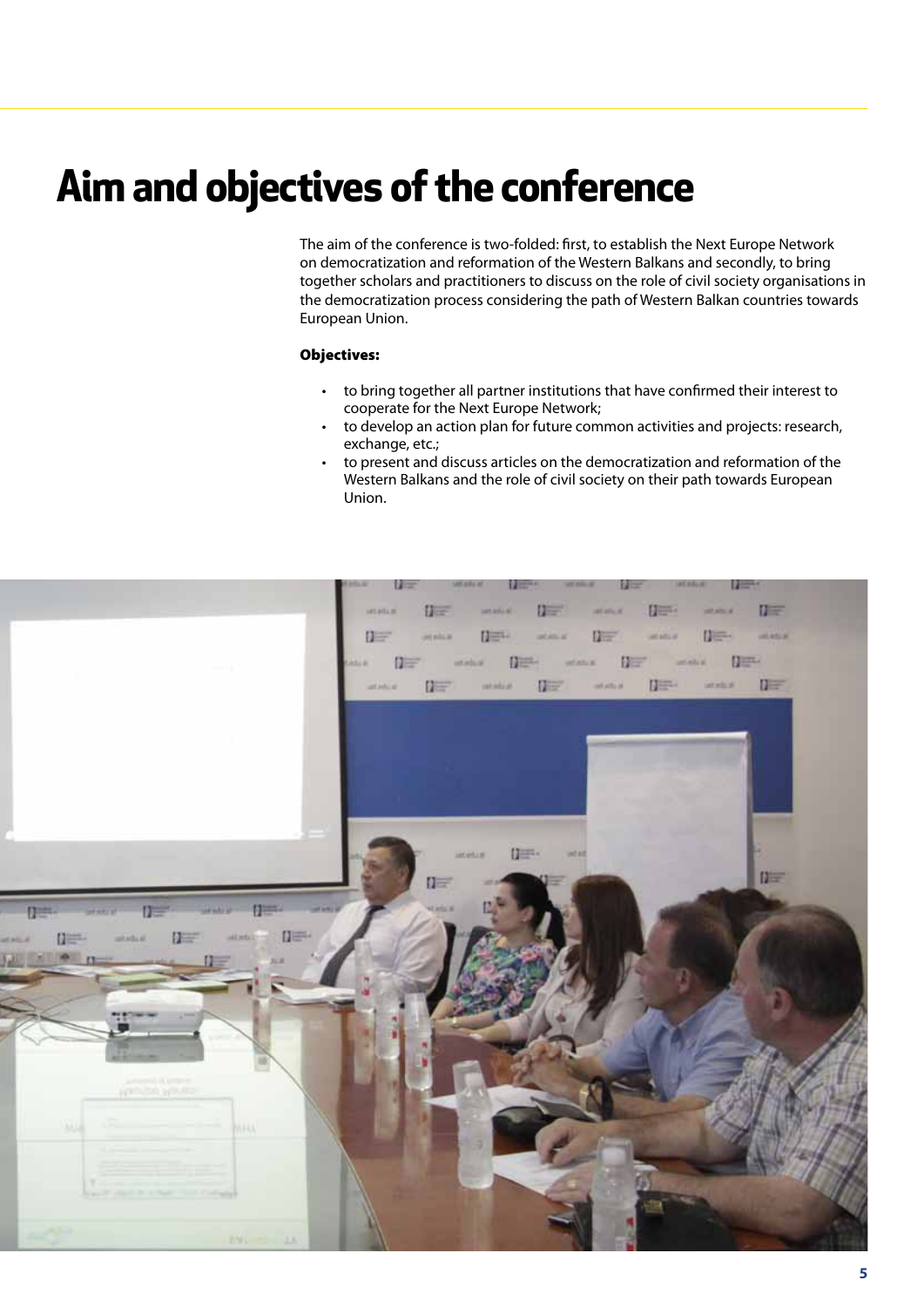

# **Next Europe Network Partners**

School of Slavonic & East European Studies, UCL, London, UK

LSE Research on South East Europe, LSE, London, UK

Central European University, Budapest, Hungary

European University Institute, Florence, Italy

Sapienza University of Rome, Rome, Italy

Science Po, Paris, France

Center for South East European Studies, University of Graz, Graz, Austria

University of Salzburg, Salzburg, Austria

University of Ljubjana, Ljubjana, Slovenia

University of Sarajevo, Sarajove, BiH

University of Belgrade, Belgrade, Serbia

University of Novi Sad, Novi Sad, Serbia

South East European University, Tetovo, Macedonia

University of Pristina, Pristina, Kosovo

American University of Kosovo, Pristina, Kosovo

University of Donja-Gorica, Podgorica, Montenegro

 $\triangleq$ 

Centre for Southeast European Studies

Zentrum für Südosteuropastudien



UNIVERSITÄT

SALZBURG



erza. v Liubljam





















**6**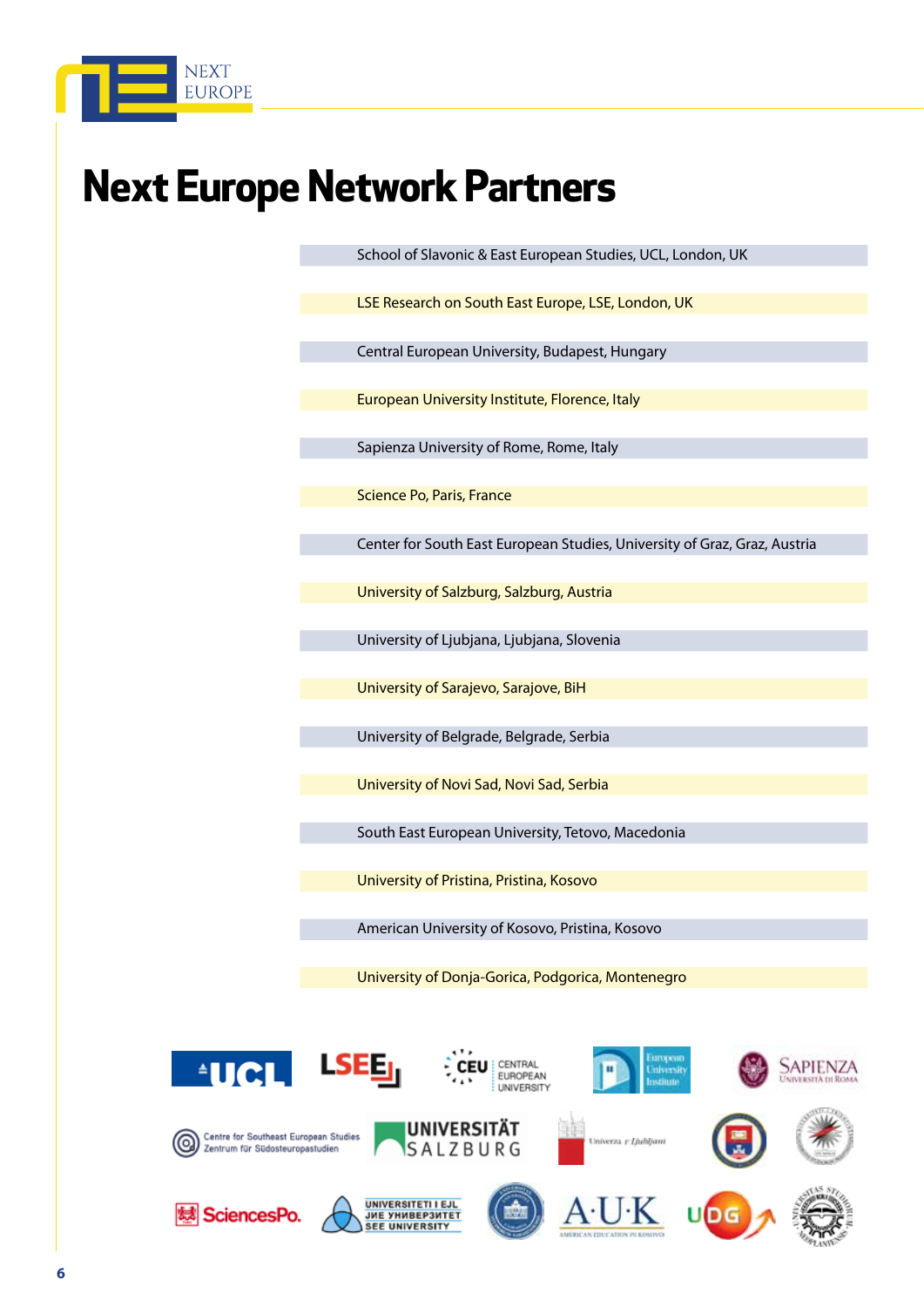# **Programme**

## First day - Thursday, 25<sup>th</sup> June 2015

| 18:00-19.45   | Plenary Session at European University of Tirana, UET Aula Magna                                                                     |                                                                                                                                       |
|---------------|--------------------------------------------------------------------------------------------------------------------------------------|---------------------------------------------------------------------------------------------------------------------------------------|
| 18:00-18:15   | Welcome note                                                                                                                         | Prof. Dr. Adrian Civici, President<br>of the European University of Tirana                                                            |
| 18:15-18:30   | EU Observatory: Connecting worlds<br>to promote European education<br>among universities, schools and<br>civil society organisations | Prof. Umberto Triulzi, Chancellor's<br>Delegate for Cooperation - Head<br>of the European Observatory,<br>Sapienza University of Rome |
| 18:30-18:45   | Democratic transition and European<br>integration in the Western Balkan                                                              | Prof. Dr. Jacques Rupnik, Senior<br><b>Research Fellow, Sciences Po</b>                                                               |
| 18:45-19:00   | The dilemmas of building civil<br>society outside of the West                                                                        | Prof. Jan Kubik, Director, UCL School<br>of Slavonic and East European Studies                                                        |
| 19:00-19:15   | The establishment of the Next<br><b>Europe Network</b>                                                                               | Henri Çili, PhD, Director General, UET                                                                                                |
| 19:15-19:30   | Bridging research with policy in<br>the Western Balkans: limits and<br>possibilities                                                 | Odeta Barbullushi, PhD, Deputy Minster,<br>Ministry of Foreign Affairs                                                                |
| 19:30-19:45   | <b>Towards European Political Union:</b><br>A challenge for Universities                                                             | Prof. Francesco Gui, Coordinator<br>of University for Europe, La Sapienza<br><b>University</b>                                        |
| 19.45 - 20.30 | Dinner/Reception, UET                                                                                                                |                                                                                                                                       |
|               |                                                                                                                                      |                                                                                                                                       |

## Second day - Friday, 26<sup>th</sup> June 2015

Next Europe Network: Reformation and Democratization of the Western Balkans.

The Albanian path towards Europe: Civil Society Participation

| 09:30-10:00 | Registration, Aula Magna, UET                                                                            |                                                                                                                                                                            |  |
|-------------|----------------------------------------------------------------------------------------------------------|----------------------------------------------------------------------------------------------------------------------------------------------------------------------------|--|
| 10:00-11:30 | NEXT EUROPE NETWORK: REFORMATION AND DEMOCRATIZATION OF THE<br><b>WESTERN BALKANS</b>                    |                                                                                                                                                                            |  |
|             | "Cooperation for research: South<br><b>East European Studies"</b>                                        | Prof. Florian Bieber, Professor in South<br><b>East European Studies and Director</b><br>of the Center for South East European<br><b>Studies at the University of Graz</b> |  |
|             | "Democratization via Enlargement -<br><b>EU Conditionality, Formal</b><br>Compliance, and State Capture" | Dr. Arolda Elbasani, Robert<br><b>Schuman Centre for Advanced Studies</b>                                                                                                  |  |
|             | "Taking European Integration<br>seriously. Albania's actual<br>challenges"                               | Prof. Assoc. Dr. Erjona Canaj,<br>Head of the Department of Private Law,<br><b>UET</b>                                                                                     |  |
|             | Friends and Foes: Developing<br>Regional Policy during Transitions",                                     | Elvin Gjevori, PhD, Lecturer,<br>Department of Applied Social Sciences                                                                                                     |  |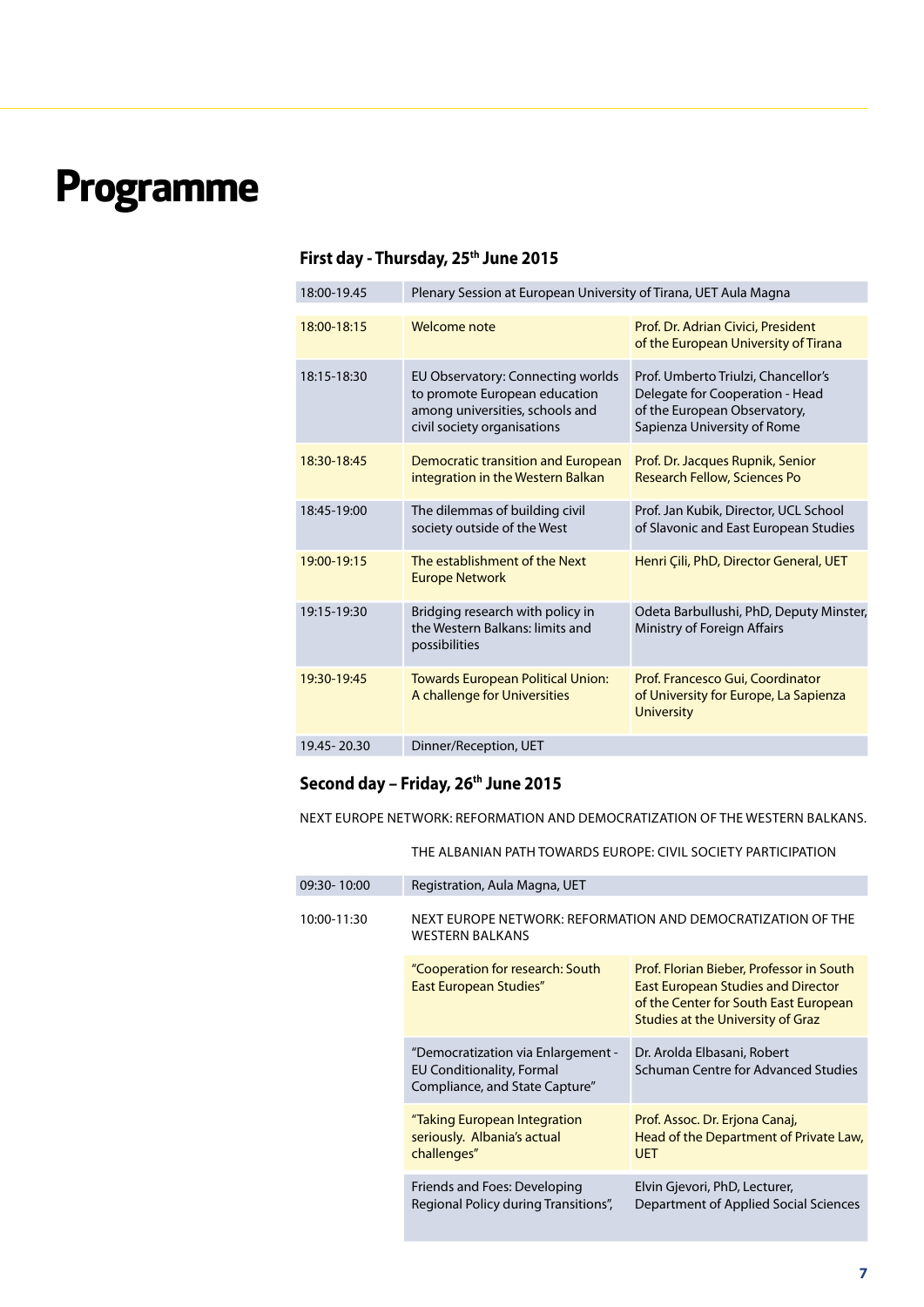

| 11:30-12:00                                                           | Coffee Break                                                                                                                                  |                                                                                                   |  |
|-----------------------------------------------------------------------|-----------------------------------------------------------------------------------------------------------------------------------------------|---------------------------------------------------------------------------------------------------|--|
| 12:00-13:30                                                           | EUROPEANISATION AND THE ROLE OF CIVIL SOCIETY                                                                                                 |                                                                                                   |  |
|                                                                       | "The role of Civil Society in EU<br>migration policies"                                                                                       | Prof. Katia Scannavini,<br>La Sapienza University                                                 |  |
|                                                                       | "The participation of Civil Society:<br>process and condition. A<br>socio-anthropological reading"                                            | Prof. Emanuela Ferreri,<br>La Sapienza University                                                 |  |
|                                                                       | "The impact of 'time norms' on<br>interpersonal communication<br>in Albanian context                                                          | Gilman Bakalli, PhD, Lecturer,<br><b>Department of Communication</b><br>and Public Relations, UET |  |
|                                                                       | "The Self-Regulatory Role of the<br>Albanian Electronic Media as Civil<br>Society Actors"                                                     | Dr. Belina Budini, Head of the<br>Department of Communication<br>and Public Relations, UET        |  |
|                                                                       | "The confidence of citizens<br>in public institutions"                                                                                        | Ervis Iljazaj, PhD, Lecturer,<br><b>Department of Applied</b><br><b>Social Sciences</b>           |  |
|                                                                       | Moderator: Prof. Umberto Triulzi, Chancellor's Delegate<br>for Cooperation - Head of the European<br>Observatory, Sapienza University of Rome |                                                                                                   |  |
| Lunch<br>13:30-14:30                                                  |                                                                                                                                               |                                                                                                   |  |
| 14:30-16:00                                                           | NEXT EUROPE NETWORK AND FUTURE PLANS                                                                                                          |                                                                                                   |  |
|                                                                       | "Erasmus+ instruments for<br>cooperation"                                                                                                     | Dr Franz Kok, University of Salzburg                                                              |  |
|                                                                       | "EU Observatory: a way to connect<br>European students"                                                                                       | Valentina Gullo,<br>Sapienza University of Rome                                                   |  |
|                                                                       | <b>Europeanisation of the Western</b><br><b>Balkans: Action Plan</b><br>of the Network                                                        | Blerjana Bino, PhD (c), Research<br>and Development, UET                                          |  |
|                                                                       | Moderator: Nita Luçi, PhD, Head of University<br>Program for Gender Studies and Research,<br>University of Prishtina                          |                                                                                                   |  |
| 16:00-16:30                                                           | <b>Coffee Break</b>                                                                                                                           |                                                                                                   |  |
| 16:30-17:00                                                           | Concluding remarks                                                                                                                            |                                                                                                   |  |
| Proceedings to be published in September 2015, ISBN 978-9928-190-39-3 |                                                                                                                                               |                                                                                                   |  |

 *Moderator: Blerjana Bino, PhD (c), Research and Development, UET*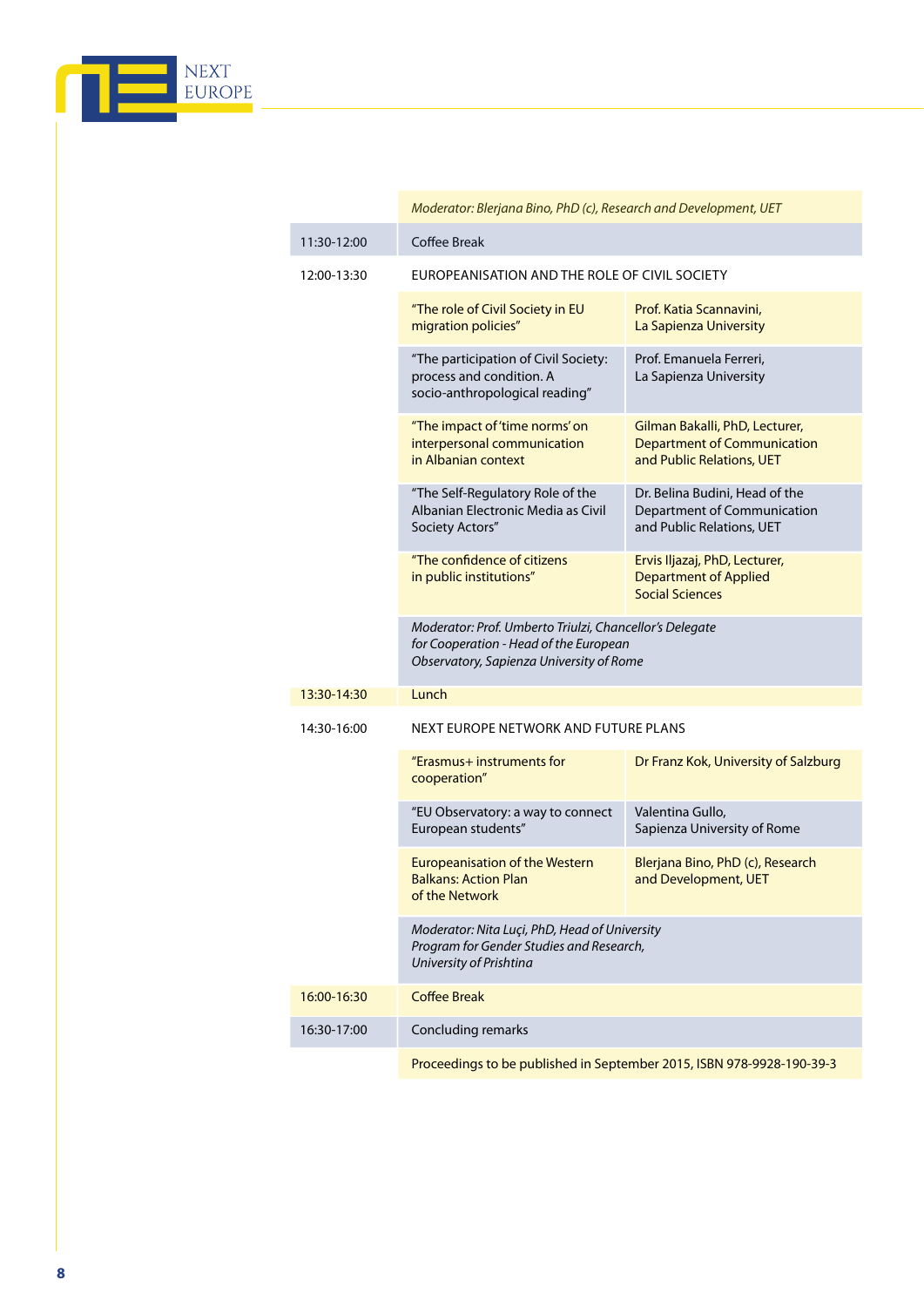# **Short BIO**



#### Giovanni Aversa

Born in 1986, he graduated in International Relations and Master in Development Economics and International Cooperation. He has made internships at the Ministry of Foreign Affairs and at the US Embassy. He is currently Teaching Assistant in Economics in the Department of Economics and Business (Deim) at the University of Tuscia and collaborates with Assonebb, National Association of Bank, Stock Exchange and Finance (whose members are companies and banks including the Bank of Italy) and Eurocomunicazione.com, think tank on Europe (in cooperation with the European Parliament Office Information in Italy). He is founder and chief editor of Affariglobali.it, think thank on Foreign affairs, Europe and Economics.



#### Odeta Barbullushi, PhD

Odeta Barbullushi, PhD is a Vice minister in the Ministry of Foreign and a Jean Monnet key Staff member. She has the degree of Doctor of Philosophy (PhD) from the University of Birmingham, Great Britain and she is expert of Political Science and International Relations. She holds an MA in Contemporary European Studies from the University of Sussex and another one in International Relations and European Studies from the Central Europen University in Budapest, graduated in Journalism, Communication at the University of Tirana in 2001. She worked as a lecturer at the Centre for European Studies, University of Birmingham. She has worked since 2009 to 2014 at the European University of Tirana, initially as Head of Department of Political Science and International Relations, and most recently as Vice / Rector for Research and Methodology, as well as editor of the scientific journal 'Polis'. Mrs. Barbullushi in 2013, spent time as a postdoctoral researcher at the University of Graz Karl Franzen, Austria. Her postgraduate studies and scientific work are funded by a number of prestigious international scholarships and awards, such as scholarship of Open Society Institute (OSI), Sasakawa Fellowship, Dorothy Hodgkins Postgraduate Award, Ernst Mach Global Fellowship, and 'Brain Gain Incentive' grant.



#### Prof. Dr. Florian Bieber

Florian Bieber is a Professor of Southeast European Studies and director of the Centre for Southeast European Studies at the University of Graz, Austria. He studied at Trinity College (USA), the University of Vienna and Central European University, and received his PhD in Political Science from the University of Vienna. Between 2001 and 2006 he worked in Belgrade (Serbia) and Sarajevo (Bosnia & Herzegovina) for the European Centre for Minority Issues. He is a Visiting Professor at the Nationalism Studies Program at Central European University and has taught at the University of Kent, Cornell University, the University of Bologna and the University of Sarajevo.



#### Blerjana Bino, PhD (c)

Blerjana is a Jean Monnet key Staff member and the Director for Project Development and Research at the European University of Tirana. She has been involved in the development and management of various research and capacity building projects funded European Commission, OSI, SDC, and other local and international donors. She holds a Master of Science in Politics and Communication from the London School of Economics and Political Science in UK, and is currently at the final stage of her doctoral studies in communication sciences. She is a COST researcher in the COST Action ISCH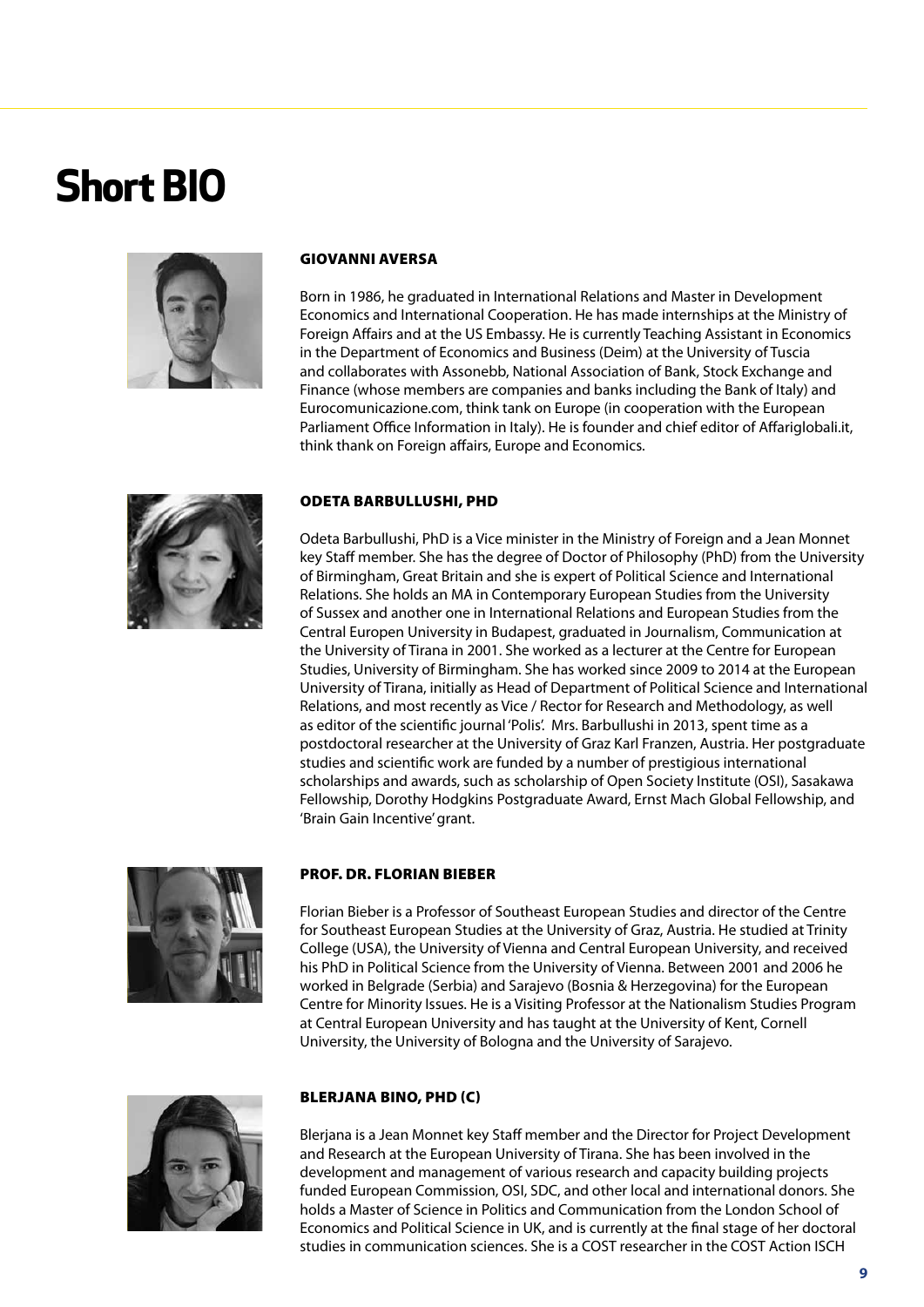

IS1308 on political populism and a European Union Delegation to Albania Expert on media and information society in Albania. She is a lecturer of Research Methodologies; New Media and ICTs. She has recently completed a research fellowship at the Communication and Media Research Institute (CAMRI) at the University of Westminster, investigating new media and alternative communication.



#### Branko Boskovic

Branko Boskovic, is a Teaching Assistant at the University of Donja Gorica, Podgorica, Montenegro, in the field of Sociology and Political Sociology. He is currently involved on courses: Sociology, Introduction to Politics, Political Sociology and Globalization. Graduated in the field of political sciences and his master thesis was on the development of party system in Montenegro after 90's, with special interest in changing attitude of voters and cleavages. He is a PhD student at Humanistic Studies at University of Donja Gorica, on programme Political Theory and his thesis is in the field of political sociology. He has been awarded several scholarships: Master studies at the Faculty of Arts and Social Sciences in Maastricht, the Netherlands, one semester at the University of Texas at Austin and SIGMA scholarship to spend five months at the University of Salzburg. He is mostly interested in the field of social change, especially modernisation of European continent and the European Union and its relation to Montenegro. His research goes into matters of inequality and its consequences, especially considering change of welfare state and effects of the economic crisis. The most relevant articles he has written were on the matters concerning social status of different social groups in the contemporary Europe, especially on the relationship between different models of welfare state and changes attitudes towards welfare and solidarity, taking into account most recent period.



#### Dr. Belina Budini

Dr. Belina Budini is a Jean Monnet key Staff member. Currently she holds the position of the Head of the Department of Public Relations and Communication at the European University of Tirana. She teaches Political Communication, Public Relations and Organizational Communication courses. As a researcher, her field of expertise is Media, Journalism and Public Relations. She recently published the book "Representations of Albania in TIME magazine, 1923-2013" based on a 3 years research project taking specifically Time Magazine as a case study. She is also the author of "Edi Rama, the emergence of a media-driven politician in post-communist Albania", published in 2009, finalizing her postgraduate studies at Goldsmiths College, University of London. Since then, Budini has published many articles in scientific journals both internationally and in the country. Her actual focus is both on research and lecturing at the UET. As a columnist, Budini contributes regularly to the generalist media with opinions and analysis pertaining to her area of expertise. Previously she has worked as journalist and editor in best selling daily newspapers in Albania and writes regular columns on Political Communication, Media Sociology and Public Relations.



#### Prof. Assoc. Erjona Canaj

Prof. Assoc. Erjona Canaj, is a Jean Monnet key Staff member. Ms Canaj holds a PhD Degree in International and European Union Law from the University of "La Sapienza", Rome, Italy. Ms Canaj holds a Bachelor Degree in Law and a Master Degree in Family Law – Children Defense in Civil and Criminal procedures from the same university. She has an extensive experience as a lecturer at the University of 'Ismail Qemali', Vlora, and the European University of Tirana. She has been actively engaged in project development in the area of European Union law, family law and refugee law as well as in research at the national and regional level, including working as a trainer on her areas of expertise in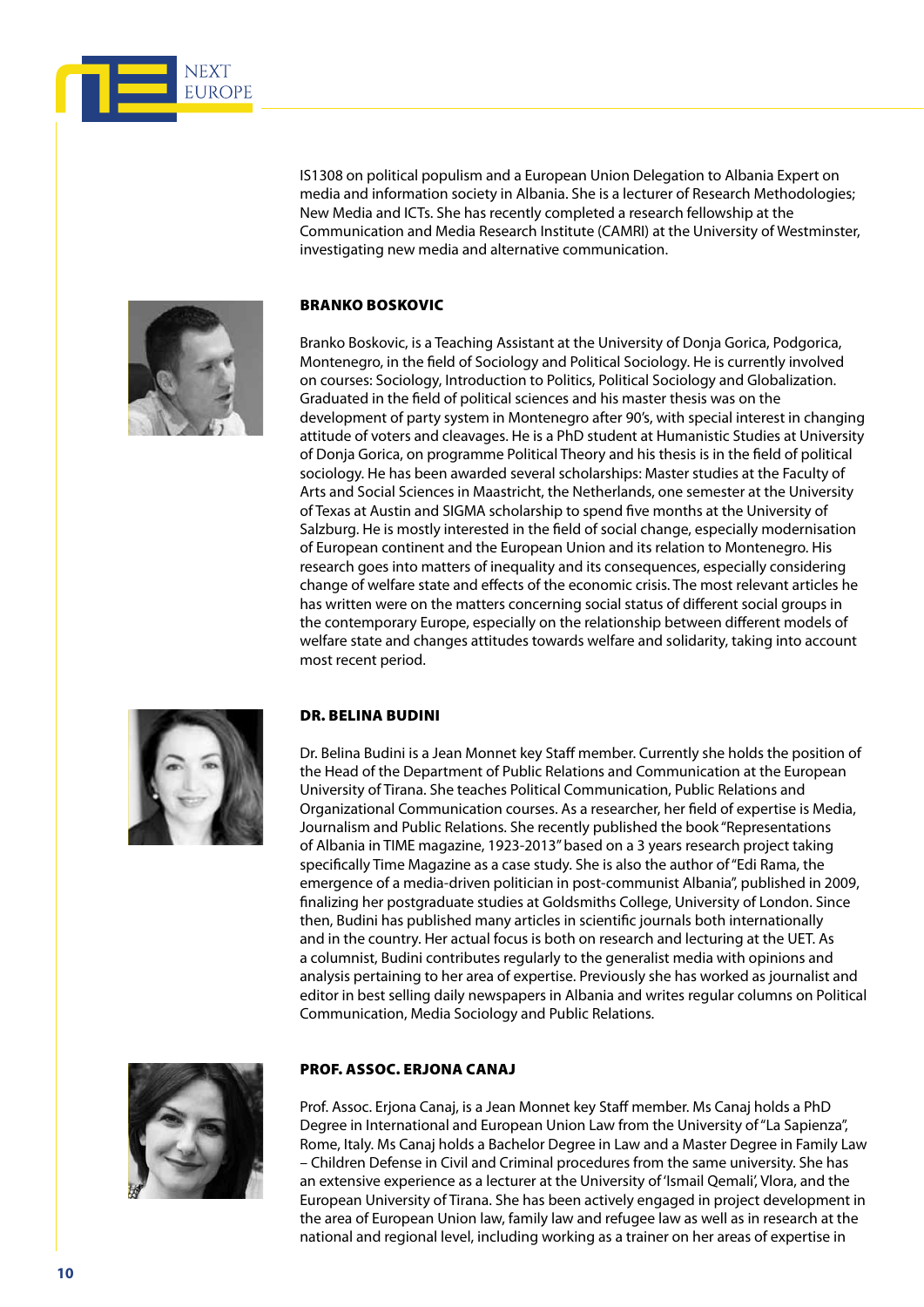Albania and Kosovo. Ms Canaj has published several articles and co-authored academic books in the areas of international law, family law, and refugee law. Currently she is the Head of Private Law Department at the European University of Tirana.



#### Prof. Dr. Adrian Civici

Prof. Dr. Adrian Civici is the Jean Monnet Chair at the European University of Tirana. He is a distinguished scholar, lecturer and expert in Albania in the field of EU economic integration, sustainable regional development and transitory economies in South East Europe, agriculture policies and rural development. He has been working in various leading positions in the public sector, government and civil society as well as higher education. Prof. Dr. Civici holds a Ph.D., in Economics from ENSA, Montpellier (France) and a doctor's degree in Business Administration from the Agricultural University of Tirana. Prof. Dr. Civici was a Member of the Supervisory Council of the Bank of Albania from April 2005 to September 2014. Prof. Dr. Civici is the author of several books on market economy in Albania and in the region and has published in leading scientific journals. Currently Prof. Civici is the President of the European University of Tirana.



#### Prof. Assoc. Dr. Maria Antonietta Confalonieri

Maria Antonietta Confalonieri is Associated Professor of European Political Organization at the Faculty of Political Sciences of the University of Pavia. She also teaches the courses, Policy Analysis and Gender studies-Gender equality policies in the EU at the undergraduate level and European integration and public policy the post-graduate level (MA Degree in Economics, Politics and International Institutions, inter-faculty degree with the Faculty of Economics). She is Coordinator for International Student Mobility of the University of Pavia. She is the Chairperson of the Council for the degree curricula (Consiglio di Corso di Laurea) in Political Sciences and International Relations, member of the Council for the PHD program in Political Science, and member of the Steering Committee of the Interdepartemental Center for Gender Studies of the University of Pavia. Regarding research, she has worked on comparative political culture, political parties and EU enlargment. Her current research interest are on comparative Euroscepticism and Europeanization of public policies. A book by her on the Europeanization of gender equality policies will be published shortly.



#### Ketrina Çabiri, PhD Candidate

Ketrina Çabiri, PhD Candidate is a Jean Monnet key Staff member. She is a political scientist specialized in the politics of democratization, with emphasis on the democratization of Albania. Ketrina received a Master's Degree in European Politics from the University of Sussex, UK and is currently pursuing her PhD on Public Policy. She has been working as a lecturer on Theories of Democracy at the University of Tirana and is currently a lecturer at the Department of Applied Social Sciences at the European University of Tirana. Ms. Çabiri has been working as an external consultant for national and regional research organizations as well as an expert of European Research Programs in the Agency for Research, Technology and Innovation in the Council of Ministers. Ms. Çabiri is the co/author of several articles published in national and international journals. Currently Ketrina works as the Project Manager in the Office for Project Development and Research at the European University of Tirana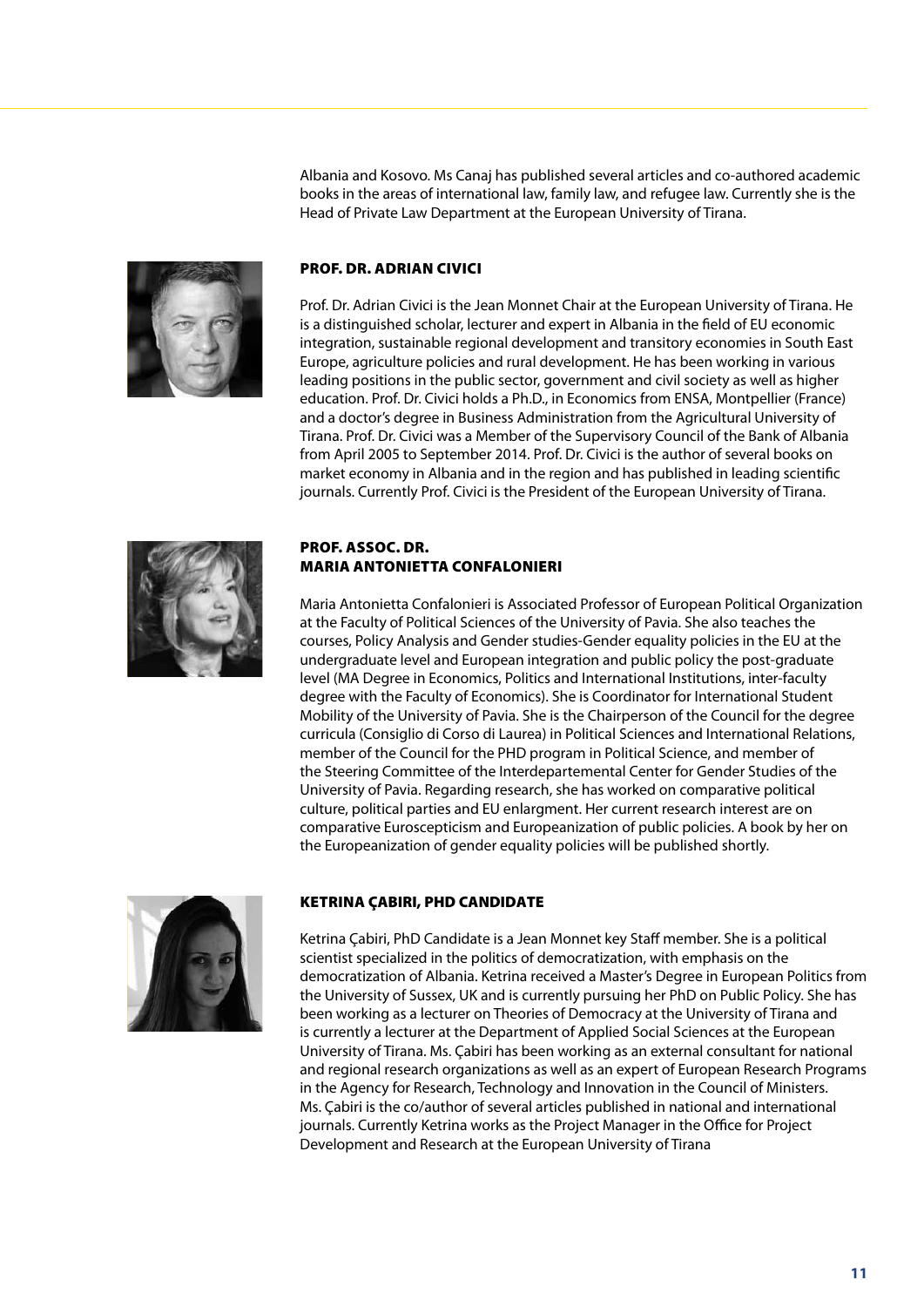



#### Henri Çili, PhD

Henri Çili, PhD is one of the founders and Director General of the European University of Tirana and MAPO MEDIA Group. He has gained his PhD in Political Communication at University Paris II, under the supervision of Professor Jacque Barrat with a doctoral thesis on the development of the political communication in Albania from the early 1990s (fall of the communist regime) to the first decade of 00s (democratization and EU Accession). His research areas now include political and party systems, media landscape and higher education. Henri is highly engaged in the public sphere in Albania not only as a key stakeholder in the higher education system, but also as an opinion-former in the media, contributing to quality debate with insights and analysis on public affairs and emerging issues in the development of the Albanian society and polity.



#### Mirko Dukovic, PhD Candidate

Mirko Dukovic is a teaching assistant at the Faculty of Law at Donja Gorica University, Montenegro and is currently completing his doctoral studies in EU law. He has received his Masters of Law from the University of Belgrade and Bachelor of Legal Sciences from University of Montenegro. He works with various research and international projects in Montenegro and in the region.



#### Dr. Arolda Elbasani

Arolda Elbasani is Jean Monnet Fellow at Robert Schuman Center for Advanced Studies, EUI Florence. Previously, she held research and teaching fellowships at Columbia University; Social Science Research Center, Berlin; European University of Tirana and Free University, Berlin. She received her PhD in Social and Political Sciences from the European University Institute, Florence. Her research interests lay at the intersection of Islamic politics, role of European enlargement, Institutional change and comparative democratization with a focus on Southeast Europe and Turkey. She is working on a series of articles and a book length project on Muslim communities' support for democratic regimes, particularly in Albania, Turkey and Kosovo. The aim is to trace and explain development of their position towards democratization under varying institutional contexts and ideological frameworks. Another separate, though interrelated, project extends her previous PhD research on the role of European enlargement to promote democratic reforms in difficult cases of democratization in the Balkans. Her publications include among others articles at Democratization, Journal of Balkan and Near Eastern Studies, Transitions, Sudosteuropa and the edited book on European Integration and Transformation in Western Balkans published with Routledge in 2013.



#### Prof. Emanuela Ferreri

Emanuela Ferreri graduated in Anthropology from the La Sapienza University of Rome (1992). In 1999, she undertook further training in "Anthropology of Cultural Heritage," and obtained her P.h.D. in: "History and formation of the socio-cultural processes of the modern age" from the Faculty of Political Science, Sociology and Communication, in 2012. She is a lecturer (La Sapienza Department of Political Studies) in: "Development Anthropology" and "Sociology". Has worked with various international agencies and institutes for research and cooperation (IPALMO, UNIMED, IMED, CESE, CNA) as a research and planning assistant and teacher-trainer.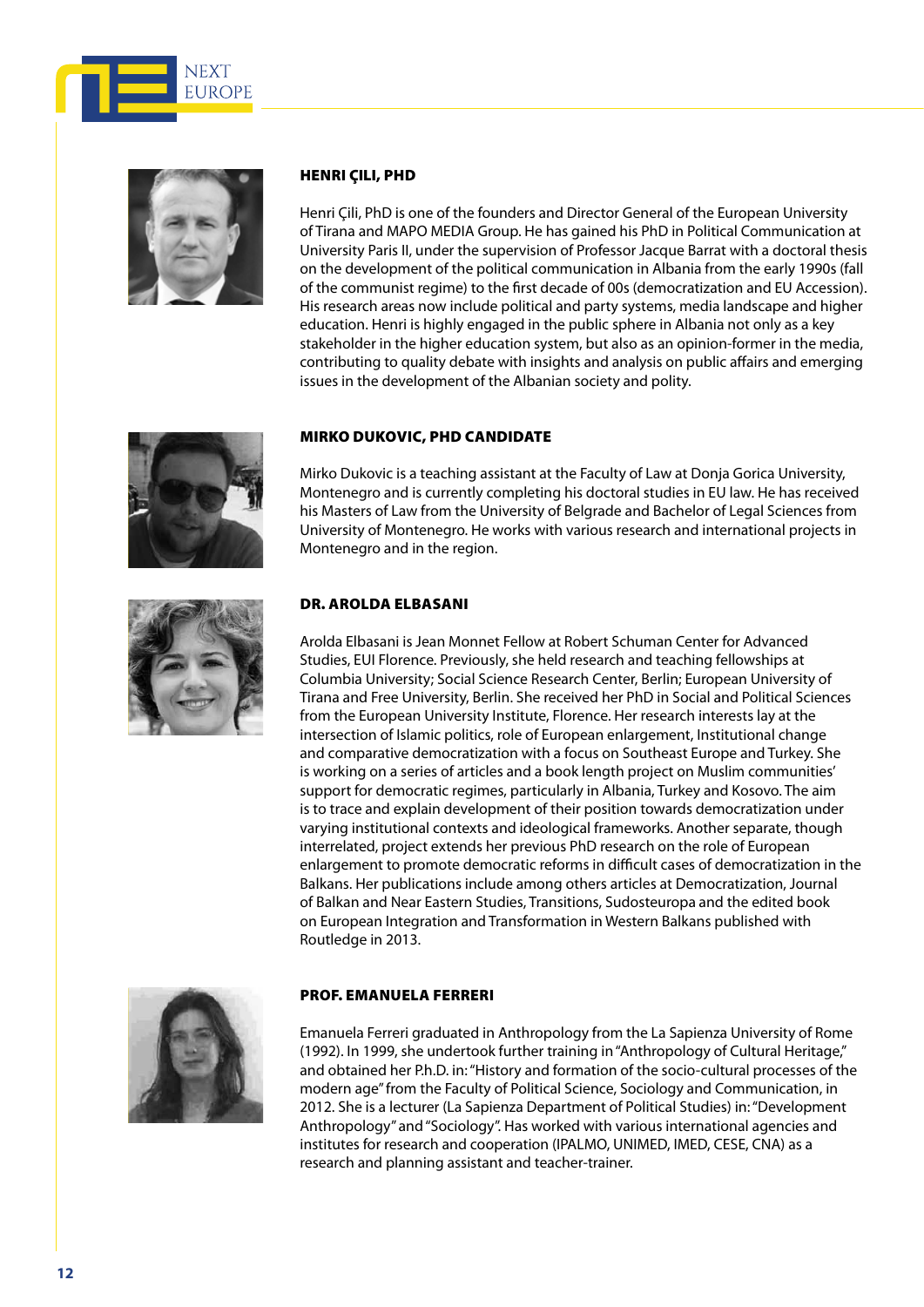

#### Prof. Francesco Gui

Francesco Gui, is professor of Modern History at the Faculty of "Lettere e Filosofia", Sapienza University of Rome, and member of the Department of History, Cultures, Religions. His works have dealt with relevant moments and personalities of European modern history since the Renaissance through the epoch of Charles V to the Bohemian phase of the Thirty Years War. To the history of Bohemia and Moravia he has dedicated a recent publication. As for the contemporary age, he initially turned his attention to the Italian political system at the end of the First World War, then he dedicated his researches to individual themes and figures of European unification process, with special attention to Altiero Spinelli, author of the Manifesto of Ventotene, that has been translated in all languages of the EU under prof. Gui's coordination, with the support of the Lazio Region. Editor of the online review "EuroStudium3w" and coordinator of the academic network "University for Europe. Towards Political Union", he has taught courses among others at the University of Malta in Rome, the School for Higher Education of Lazio, the National Centre of European Documentation, the School of Administration of the Ministry of Interior. He has promoted several initiatives to publicize the European issues, both as a teacher and as adherent to the European Federalist Movement, currently being its regional president for Lazio. He was promoter and secretary of the National Committee for the celebration of the hundredth anniversary of the birth of Altiero Spinelli from 2006 to 2010.



#### Valentina Gullo

Valentina Gullo graduated with honors in Political Science and International Relations from La Sapienza University of Rome in 2013. Graduated with honors from a second level master course in Geopolitics and Global Security (La Sapienza University) in 2015. She is a member and responsible of project management and implementation at the European Observatory of La Sapienza University, Associate researcher of IsAG (Istituto Alti Studi in Geopolitica e Scienze Ausiliarie) and of the Observatory on Terrorism Financing and Money Laundering of the Bruno Visentini Foundation (LUISS University, Rome).



#### Dr. Miro Haček

Miro Hacek is Professor at the Department of Political Science at the Faculty of Social Sciences, University of Ljubljana. He runs pre-graduate courses on the Introduction to Political System, Introduction to Public Administration, Comparative Civil Servants Systems, Comparative Politics and Comparative Local Government, as well as class at the postgraduate level, namely, Political and Administrative Management. From 2005 to 2007 he was the Head of political science department; he is currently again heading the same department (2013-2015); from 2007 to 2011 he was also Head of policy analysis and public administration department at the Faculty of Social Sciences at the University of Ljubljana. From 1999 to 2009 he was General Secretary of the Slovenian Political Science Association, while in May 2009 he was elected President of the Association and in June 2011 for the vice-president of the Association. In October 2012 he was elected for the Vice-President of Central European Political Science Association (CEPSA). He also conducts a class on "Decentralised and Local Administration in Europe Compared (III)" in the international master's programme at the University of Trento. He was a visiting lecturer at the Hong Kong Baptist University (January 2005, January 2007), South Dakota State University (September 2009, April 2010) and at Hughes Hall in Cambridge (July 2001). He has published many scientific articles, papers and books in the Slovenian and English languages.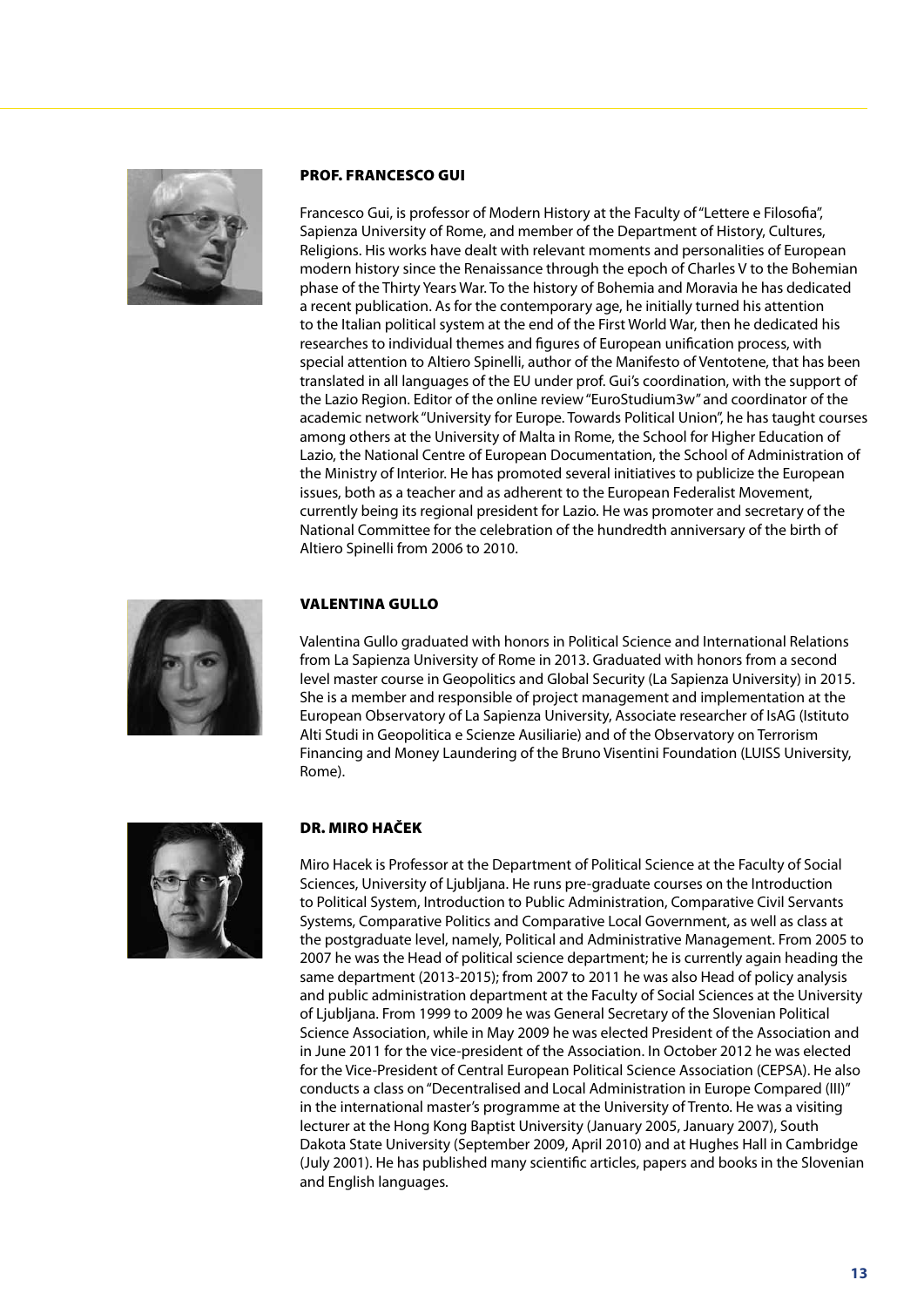



#### Dr. Franz Kok

Dr. Franz Kok is head student advisor and serves as the departmental ERASMUScoordinator. Furthermore, he is the chief liaison for the department's external and international relations. Among his numerous activities, he shares a passion for questions of energy policy and environmental issues. Dr. Kok, is a lecturer of Political Science (Methodology, Comparative Politics, Political System, Introduction to Political Science) for 25 years, coordinator of Political Science Studies at the University of Salzburg till 2013 and Erasmus Coordinator since 1991 ongoing. Curriculum development projects within the framework of the Austrian HEI reform agenda in Kosovo with successful accreditation of BA Political Science 2008-2012, MA European Integration and Public Administration 2013-2014. Recently he is an Erasmus Mundus SIGMA coordinator for the University of Salzburg.



#### Prof. Jan Kubik

Professor Kubik is the director of the UCL School of Slavonic and East European Studies (SSEES), an institution affiliated to University College London. In the same time he holds the Chair of Political Science at Rutgers University, New Jersey. After studying sociology and philosophy at the Jagiellonian University in Kraków and several years of teaching in the Department of Sociology there, Professor Kubik earned his doctoral degree in anthropology at Columbia University defending his thesis entitled, 'The Role of Symbols in the Legitimation of Power. Poland: 1976-1981'. His interest is in social movements and protest politics and the complex interplay between power (politics) and culture. The latter was stimulated by the "exhilarating experience" of the first Solidarity period in Poland. His research is now concentrated in the fields of civil society, social movements, and protest politics; the relationship between politics and culture; and post-communist transformations.



#### Nita Luci, PhD

Nita Luci holds a PhD in Anthropology from the University of Michigan – Ann Arbor. She also teaches at the American University in Kosovo. Her research has focused on topics of gender and manhood, state, post-socialism, nationalism, contemporary art, body, memory, and violence. In spring 2013 she was visiting research scholar at Dartmouth College and Fellow at the Gender Research Institute at Dartmouth. She has received numerous research grants and fellowships, and has been a Returning Scholar Fellow for the past five years with the OSI Academic Fellowship Program. Her publications include: Masculine Habitus: How to Think of Men in Kosova (2011); Un/welcomed Guests: NATO Intervention in Kosova (2011); Events and Sites of Difference: Mark-ing Self and Other in Kosovo (co-authored with Predrag Markovic, 2009); The Politics of Remembrance and Belonging: Life Histories of Albanian Women in Kosova (co-authored book with Vjollca Krasniqi, 2006); Endangering Masculinity in Kosovo: Can Albanian Women Say No? (2002). She is also lecturer at the University of Prishtina, Department of Anthropology, where she heads the University Program for Gender Studies and Research at the Institute for Social Studies and the Humanities, University of Prishtina. She also coordinates the TEMPUS project Human Rights at the Heart of Higher Education at the Faculty of Philosophy.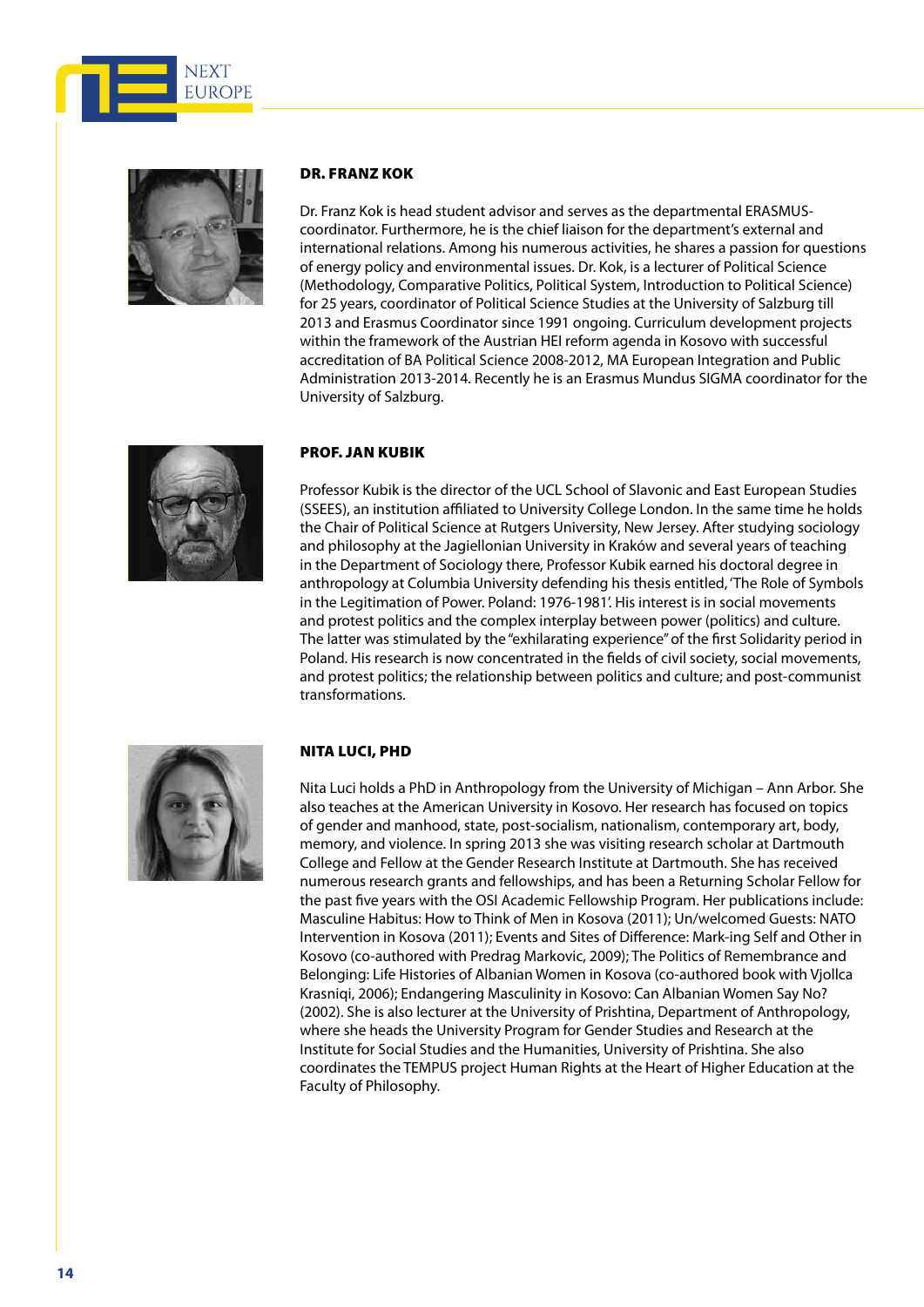

#### Doc. Dr. Sci Nedzma Dzananovic Mirascija

Nedzma has studies political science at the Faculty of Political Sciences in Sarajevo and completed her Master's degree in 2004 in the first generation of European Studies, organized by the London School of Economics and Political Science, University of Bologna and the University of Sarajevo. Her PhD focused on possibilities and limits of post-national foreign policy: EU foreign policy applied. She works as a Lecturer and Researcher at the University of Sarajevo. Member of the analytical group, which operates within the NATO George C. Marshall Center and the Partnership for Peace program called Study Group for Euro-Atlantic security. She has published a book entitled The status of an individual in the post-national integration: Citizens of the EU (2008), and three studies and several articles in the field of foreign policy analysis and european integration.



#### Prof. Dr. Blerim Reka

Prof.Dr. Blerim Reka is Pro-Rector for International Relations of SEE University, and expert/author for Western Balkans in: Geopolitical Information Service of the Prince of Liechtenstein. From 2006-2010 he was Ambassador of Republic of Macedonia to EU, Brussels. He hold a DJ (doctorate) in International Public Law, (University of Prishtina-University of GRAZ); MLL, (University of Prishtina,); and BA of LAW, (UP); He was FULBRIGHT SENIOR FELLOW in International Law, at Law School, University of Southern California, (USC) LA: "International Governance with Post- Conflict Societies", 2003); and at HARVARD Executive Program: "Innovations in Governance", John F. Kennedy School of Government, Ash Institute (2005). He was involved in constitutional drafting in Macedonia and Kosovo, as member of Constitutional Committee of Parliament of RM, drafting the constitutional amendments in accordance to "Ohrid Framework Agreement 2001); and Member of Constitutional Experts Team of UN SRSG who drafted Constitutional Framework for Kosovo, (2001). He was Co- Chair of JAC for Legislative Matters of UNMIK established by UN SRSG Dr. Bernard Kouchner He is the Editor of Political and Law field of Encyclopedia Dictionary of Kosovo, (Kosovo Academy of Science and Arts, Prishtina, and was Editor in Chief of SEEU Review,; Founder and Editor in Chief of "Euro- Atlantic Review"; Founder and Editor in Chief of "Kosovo Law Review"; Founder and President of Kosovo Institute for Euro-Atlantic Integrations KIEAI,; Coauthor of the project for Kosovo Law Center, established by OSCE Mission in Kosovo, in 2000); Author of the Project for Regional Integration: Balkans Area of Free Trade Agreements, (BAFTA, 1998); He is the Professor of: International Public Law, International Relations and EU Law and the author of 18 books in these fields.



#### Prof. Dr. Jacques Rupnik

Professor Rupnik is a Senior research fellow at CERI, professor at Sciences Po and the College of Europe in Bruges, holds degrees in History from the University of Paris 1 Sorbonne, Political Science from Sciences Po, a Master's in Soviet Studies from Harvard (1974) and a PhD in History of International Relations from the University of Paris 1 Sorbonne (1978). He has been Eastern Europe expert for the BBC World Service (1977-1982), Executive Director of the International Commission for the Balkans, Carnegie Endowment for International Peace (1995-1996), member of the Independent International Commission on Kosovo (1999-2000), visiting professor at the Department of Government of Harvard University (2006) and regularly visiting scholar at Harvard's Center for European Studies. He also was editor-in-chief of the journal Transeuropéennes (1992-2003) and East European Politics and Society since 2009. He was advisor to the President of the Czech Republic, Vaclav Havel (1990-1992) and has served as advisor to the European Commission 2007-2012. He is member of the scientific board of the Prague Institute of International Relations (since 2007). He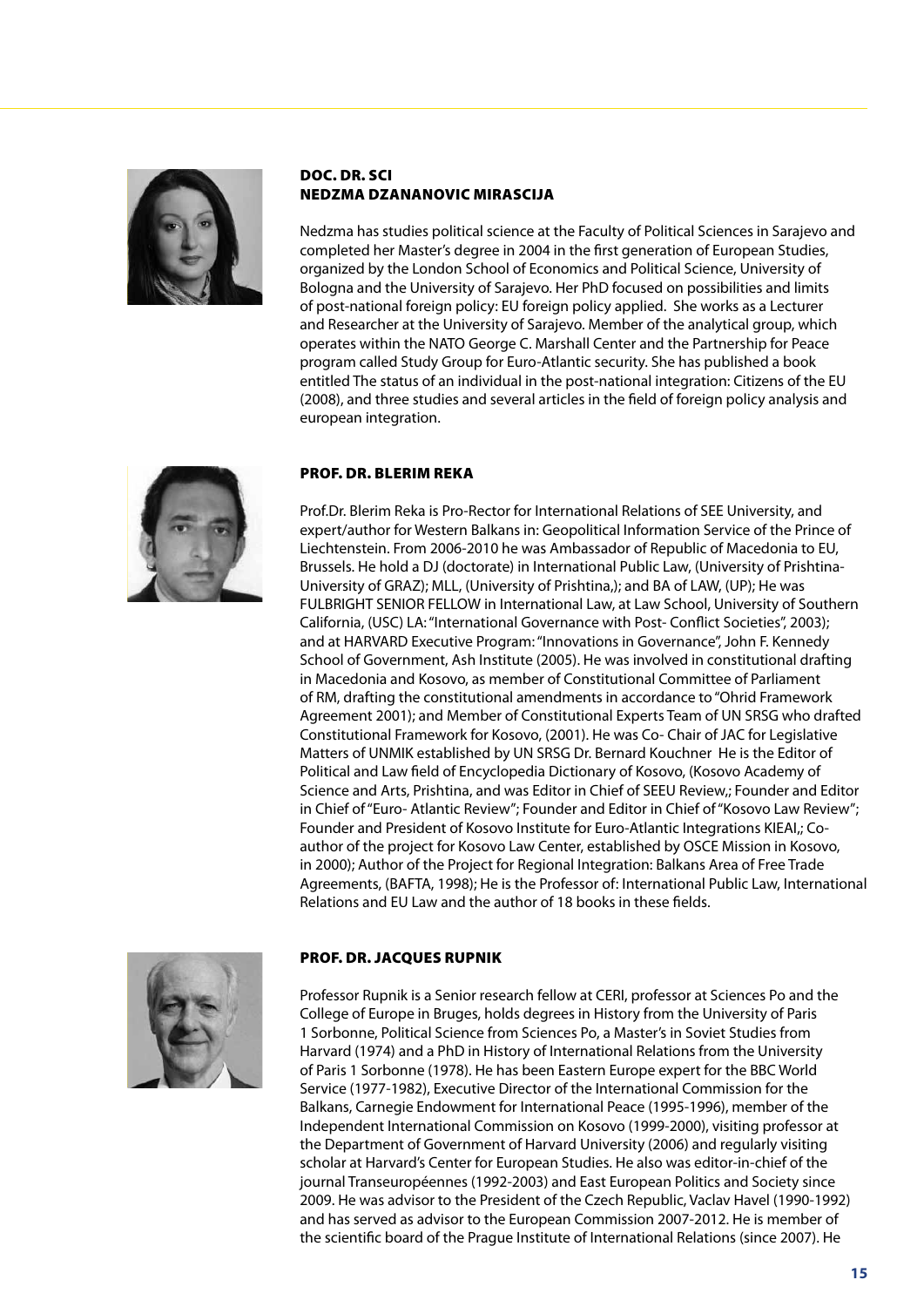

was coordinator of a research project on the Balkans for the European Union Institute for Security Studies (2008-2011). On the board of CITSEE (The Europeanisation of citizenship in the successor states of former Yugoslavia), a project based at Edinburgh university and funded by the European Research Council (2009-2013).



#### Katia Scannavini, PhD

Katia Scannavini, International Scholar for the Open Society Foundation - Phd in Theory and Social Research. Scientific and Teaching Coordinator II level Master's Degree course in Migration and Development - Department of Social Sciences and Economics, Sapienza University of Rome. Professor, Chair of Development Anthropology. Member of Anti-discrimination and diversity training, Human European Consultancy and CES - Council for European Studies, Columbia University. Fields of research: immigrants and refugees, migrant integration, intercultural communication, young generations. She wrote 4 books and more than 30 articles.



#### Dr. Dušan Spasojević

Dušan Spasojevi**ć** is assistant professor at Faculty of Political Sciences, University of Belgrade. He is a researcher at the Center for Democracy at FPS, and also works with other research and educational institutions in Serbia and region. His main fields of interest are political parties, social cleavage theory and, generally, post-communist democratization process. He is currently involved in several research projects including "Balkan Comparative Electoral Study" (supported by RRPP program), "Populist Political Communication in Europe: Comprehending the Challenge of Mediated Political Populism for Democratic Politics" (COST program) and "Social Responsibility of University". He has published a dozen research papers and he co-edited the volumes (together with Professor Zoran Stojiljković): "(Un) Democratic redesigning of political parties in Serbia" and "Recommendations for Change of Electoral Legislation in Serbia".



#### Prof. Umberto Triulzi

Prof. Umberto Triulzi is graduated in Political Science with studies in economics at the John Hopkins University and London School of Economics. He is Full Professor of Economic Policy at the Sapienza University of Rome where he has been, from 2009-2011, Head of the Department of Economic and Social Sciences. He has been the economic adviser of many Italian Ministries and consultant to numerous National and International Institutions. In the last years he has been Research Director of many projects in the areas of Monitoring Water Policies (European Commission, Italian Ministry of Foreign Affairs, FAO, World Bank, UNDESA), Finance for Development (UNIDO), SME Internationalization (Confindustria, Italian Foreign Trade Institute, FORMEZ), Economics of Crime (Ministry of Interior). He is author and co-author of several scientific publications in the fields of Economic and Regional Development, European Economic and Monetary Integration, International Economics and Oil Price Dynamics. Recent books published are From the Common Market to Euro (1999), also translated in Chinese in 2008, International Economics Elements (2001) with Veniero Del Punta, International Economic Policy with Pierluigi Montalbano (2006), The Economic Policies of the European Union (2010). A new edition of International Economic Policy. Interdependence, Institutions and Global Governance has appeared on 2012 and a new edition of The Economic Policies of the European Union will appear in 2015. The articles on Oil Price Dynamics are Does speculation drive oil prices, with C. Bencivenga, R. D'Ecclesia, Central European Journal for Operational Research. (2010); Oil prices and the financial crisis with C. Bencivenga, R. D'Ecclesia,. Review of Management Science (2012); "Understanding Recent Oil Price Dynamics: A novel empirical approach, with R.D'Ecclesia, E.Magrini, P. Montalbano, Energy Economics (2014).